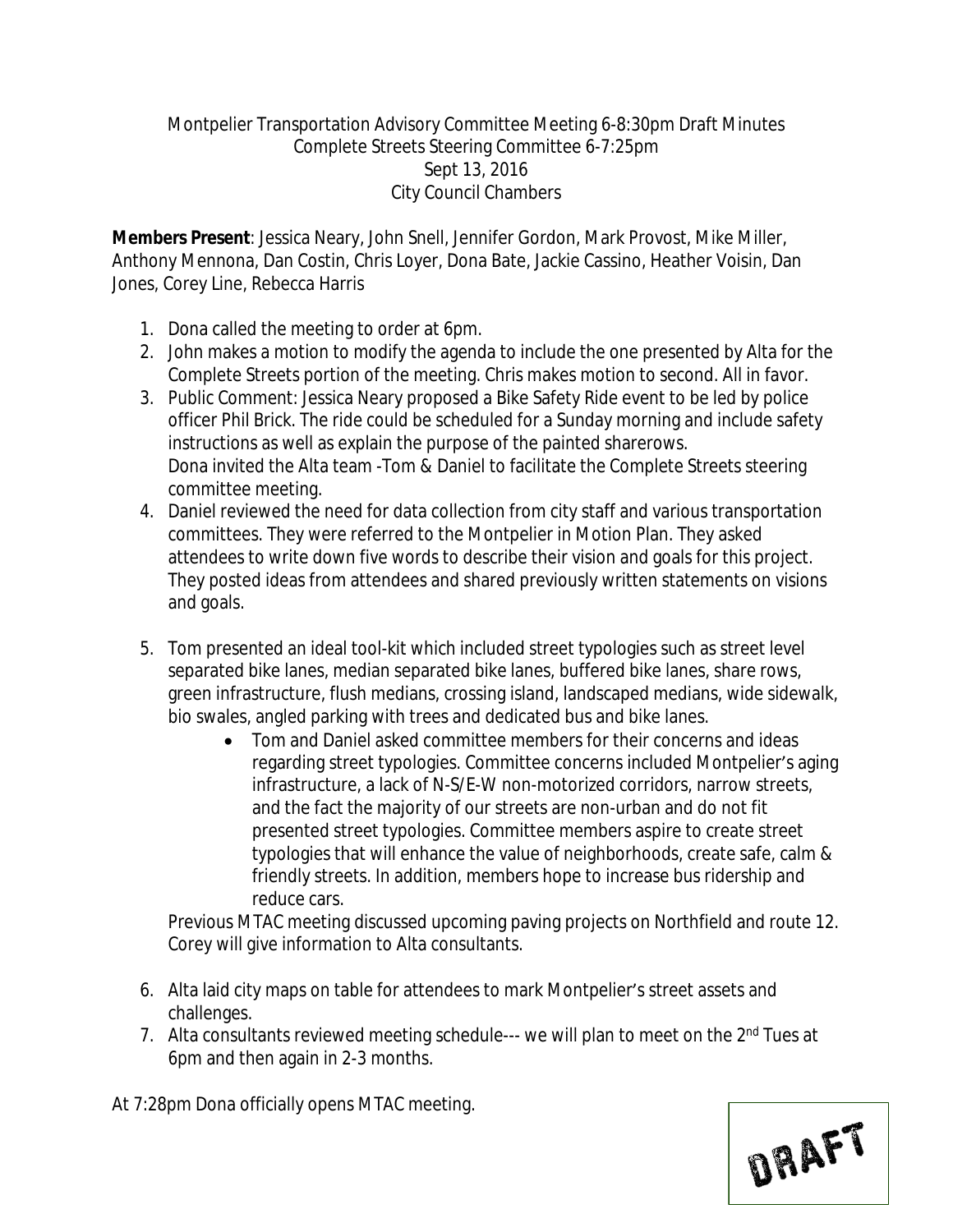The agenda was already accepted and there were no public comments offered. Motion to accept prior meeting minutes: Dan C motions to accept. Dan J seconded and motion passed.

Tom recommended a Transportation Committee that would create a cohesive body and bring different modes together to find common goal. Subcommittees would advocate and work on specific mode projects: bike, pedestrian, parking, etc. Alta left meeting.

Dona asked group to decide what it wanted to be and if it wanted to make a recommendation to City Council on Sept 14<sup>th</sup>

She asked if everyone has seen the Bike-Ped proposal sent to city council for its Sept 14<sup>th</sup> agenda. Dona shared that the Bike-Ped proposal was for two Bike-Ped Committees. "Create two separate Bike-Ped committees: one infrastructure committee and one events committee. Staff from the Departments of Public Works and Planning will attend infrastructure meetings. Each committee will have approximately 8 members. The Montpelier Transportation Advisory Committee will be dissolved. "

John and Jenn discuss bicycle/pedestrian's proposal for two separate committees--one events and one technical infrastructure committee. Many were concerned that energy and parking were missing.

Dan J raises concern that events arise out of infrastructure proposals and didn't need to be a full standing committee. John states need of separate committee for transportation education and events – need capacity and full time members for events.

Kevin felt business interests would become more involved when there is a project such as complete streets going on, and parking is a concern for businesses.

Kevin suggested that one transportation committee is cohesive, will make the difficult decisions and bring one voice to city council. There can be subcommittees for events and other interests not related to policy and infrastructure. We want representatives that have interests in bike, ped, green infrastructure, conservation, energy, business, and parking. Proposes that working events group will not need city council approval and can have outside volunteers.

MTAC proposes two separate core transportation committees.

A Transportation Committee that will deal with infrastructure and policy. It will take into account bike, pedestrian, transit, energy, conservation, business and parking interests. Planning, Public Works and City Councilor will participate in this committee.

An Events and Education Committee will deal with public outreach to support the interests of account bike, pedestrian, transit, energy, conservation, business and parking interests.

DRAFT